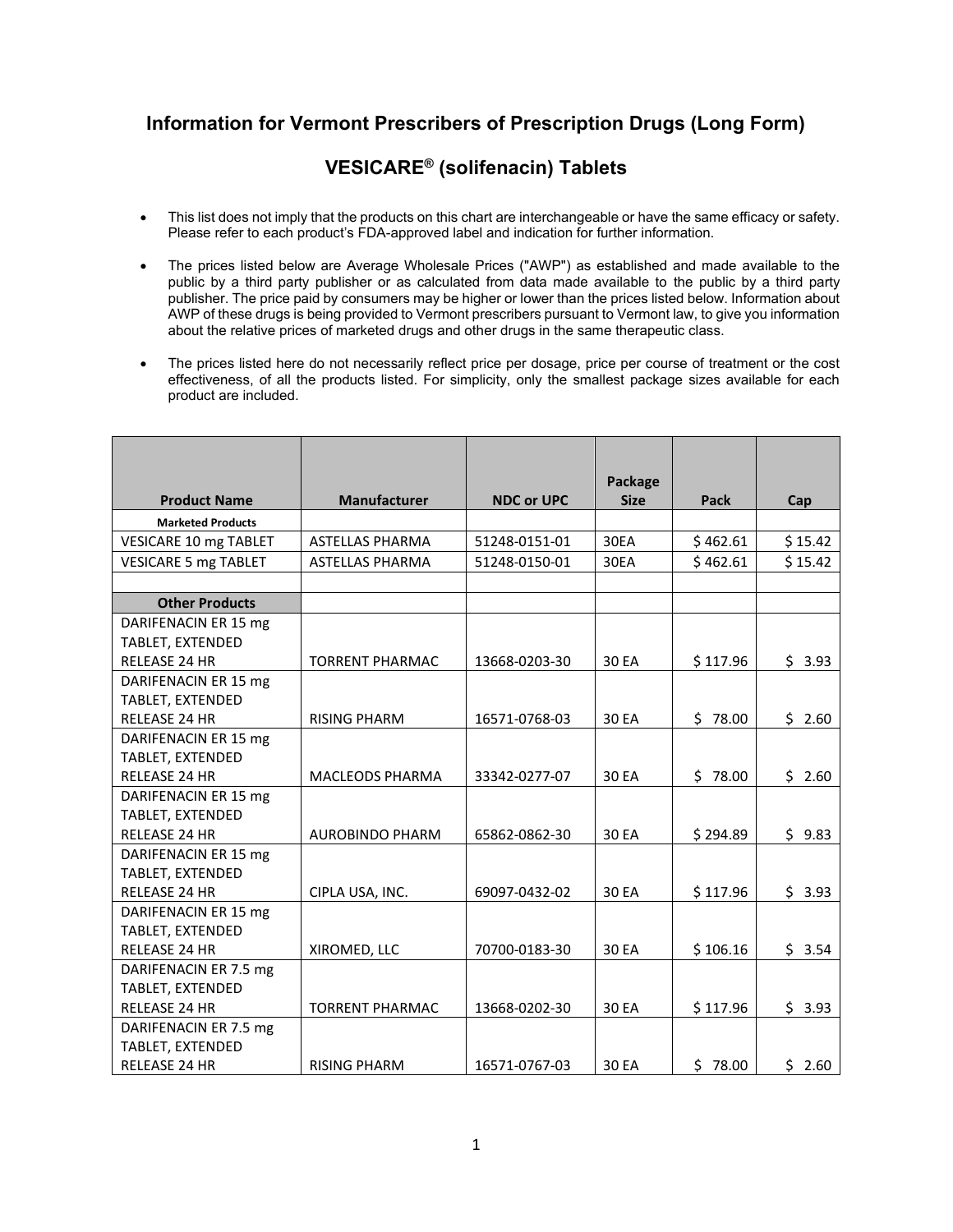| DARIFENACIN ER 7.5 mg        |                        |               |        |          |         |
|------------------------------|------------------------|---------------|--------|----------|---------|
| TABLET, EXTENDED             |                        |               |        |          |         |
| RELEASE 24 HR                | <b>MACLEODS PHARMA</b> | 33342-0276-07 | 30 EA  | \$78.00  | \$2.60  |
| DARIFENACIN ER 7.5 mg        |                        |               |        |          |         |
| TABLET, EXTENDED             |                        |               |        |          |         |
| RELEASE 24 HR                | <b>AUROBINDO PHARM</b> | 65862-0861-30 | 30 EA  | \$294.89 | \$9.83  |
| DARIFENACIN ER 7.5 mg        |                        |               |        |          |         |
| TABLET, EXTENDED             |                        |               |        |          |         |
| RELEASE 24 HR                | CIPLA USA, INC.        | 69097-0431-02 | 30 EA  | \$117.96 | \$3.93  |
| DARIFENACIN ER 7.5 mg        |                        |               |        |          |         |
| TABLET, EXTENDED             |                        |               |        |          |         |
| RELEASE 24 HR                | XIROMED, LLC           | 70700-0182-30 | 30 EA  | \$106.16 | \$3.54  |
| DETROL 1 mg TABLET           | PFIZER/VIATRIS         | 00009-4541-02 | 60 EA  | \$540.65 | \$9.01  |
| DETROL 2 mg TABLET           | PFIZER/VIATRIS         | 00009-4544-02 | 60 EA  | \$554.94 | \$9.25  |
| DETROL LA 2 mg CAPSULE,      |                        |               |        |          |         |
| EXT RELEASE 24 HR            | PFIZER/VIATRIS         | 00009-5190-01 | 30 EA  | \$440.20 | \$14.67 |
| DETROL LA 4 mg CAPSULE,      |                        |               |        |          |         |
| <b>EXT RELEASE 24 HR</b>     | PFIZER/VIATRIS         | 00009-5191-01 | 30 EA  | \$440.20 | \$14.67 |
| DITROPAN XL 10 mg            |                        |               |        |          |         |
| TABLET, EXTENDED             |                        |               |        |          |         |
| RELEASE 24 HR                | JANSSEN PHARM.         | 50458-0810-01 | 100 EA | \$763.34 | \$7.63  |
| DITROPAN XL 5 mg             |                        |               |        |          |         |
| TABLET, EXTENDED             |                        |               |        |          |         |
| RELEASE 24 HR                | JANSSEN PHARM.         | 50458-0805-01 | 100 EA | \$762.56 | \$7.63  |
| FLAVOXATE HCL 100 mg         |                        |               |        |          |         |
| <b>TABLET</b>                | PERRIGO/PADAGIS        | 00574-0115-01 | 100 EA | \$132.96 | \$1.33  |
| FLAVOXATE HCL 100 mg         |                        |               |        |          |         |
| <b>TABLET</b>                | PURACAP LABORAT        | 24658-0720-01 | 100 EA | \$60.00  | \$0.60  |
| FLAVOXATE HCL 100 mg         |                        |               |        |          |         |
| <b>TABLET</b>                | <b>EPIC PHARMA LLC</b> | 42806-0058-01 | 100 EA | \$192.00 | \$1.92  |
| <b>GEMTESA 75 mg TABLET</b>  | <b>UROVANT SCIENCE</b> | 73336-0075-30 | 30 EA  | \$550.08 | \$18.34 |
| MYRBETRIQ 25 mg              |                        |               |        |          |         |
| TABLET, EXTENDED             |                        |               |        |          |         |
| RELEASE 24 HR                | <b>ASTELLAS PHARMA</b> | 00469-2601-30 | 30 EA  | \$515.65 | \$17.19 |
| MYRBETRIQ 50 mg              |                        |               |        |          |         |
| TABLET, EXTENDED             |                        |               |        |          |         |
| RELEASE 24 HR                | ASTELLAS PHARMA        | 00469-2602-30 | 30 EA  | \$515.65 | \$17.19 |
| <b>OXYBUTYNIN CHLORIDE 5</b> |                        |               |        |          |         |
| mg TABLET                    | PAR PHARM.             | 00603-4975-21 | 100 EA | \$58.32  | \$0.58  |
| <b>OXYBUTYNIN CHLORIDE 5</b> |                        |               |        |          |         |
| mg TABLET                    | UPSHER SMITH LA        | 00832-0038-00 | 100 EA | \$14.58  | \$0.15  |
| <b>OXYBUTYNIN CHLORIDE 5</b> |                        |               |        |          |         |
| mg TABLET                    | MARLEX PHARM.          | 10135-0640-01 | 100 EA | \$28.70  | \$0.29  |
| <b>OXYBUTYNIN CHLORIDE 5</b> |                        |               |        |          |         |
| mg TABLET                    | KVK-TECH, INC.         | 10702-0201-01 | 100 EA | \$10.56  | \$0.11  |
| <b>OXYBUTYNIN CHLORIDE 5</b> |                        |               |        |          |         |
| mg TABLET                    | <b>HERITAGE PHARMA</b> | 14539-0653-01 | 100 EA | \$28.20  | \$0.28  |
| <b>OXYBUTYNIN CHLORIDE 5</b> |                        |               |        |          |         |
| mg TABLET                    | TEVA USA               | 50111-0456-01 | 100 EA | \$52.49  | \$0.52  |
| <b>OXYBUTYNIN CHLORIDE 5</b> |                        |               |        |          |         |
| mg TABLET                    | TRUPHARMA, LLC.        | 52817-0260-10 | 100 EA | \$13.80  | \$0.14  |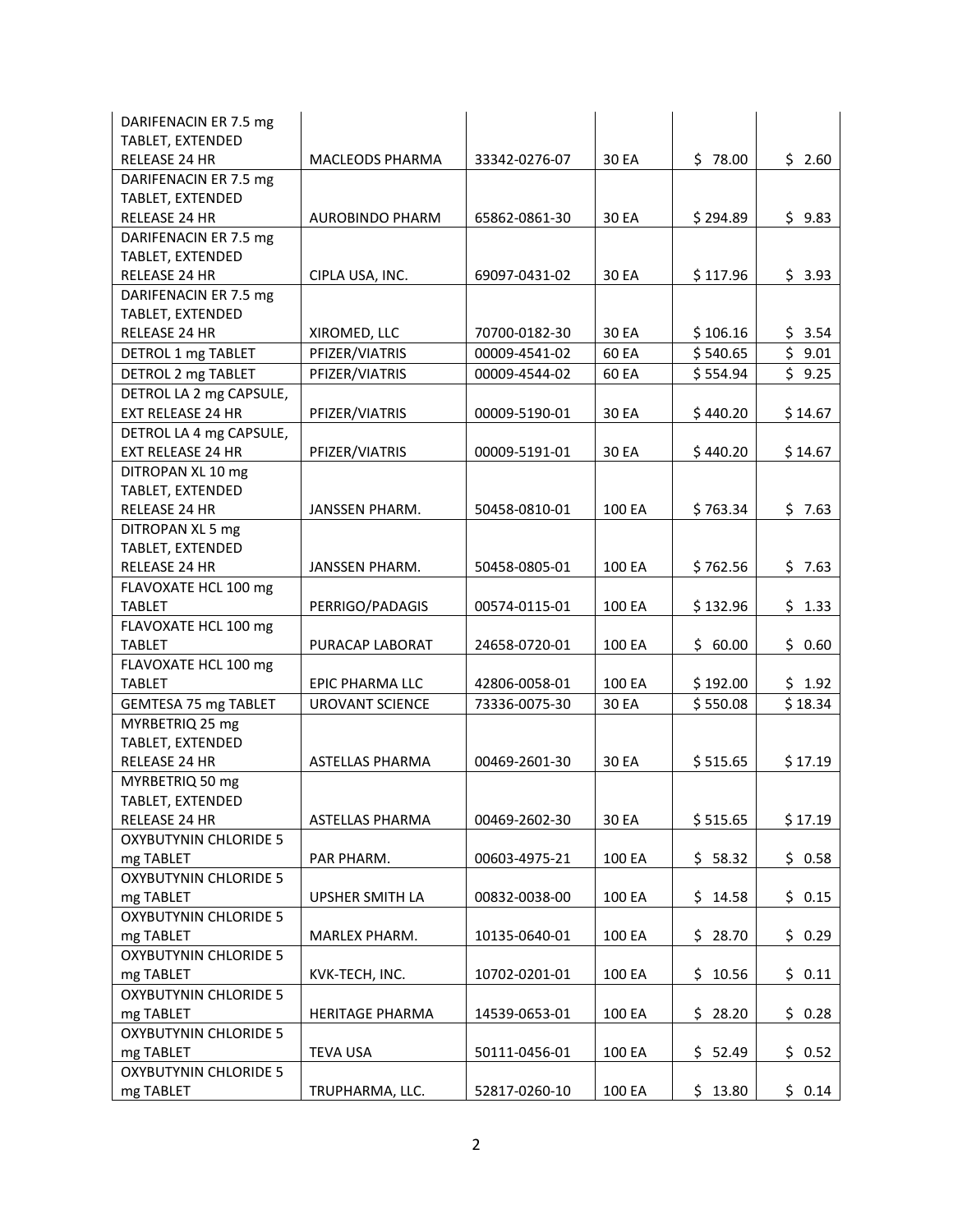| <b>OXYBUTYNIN CHLORIDE 5</b>            |                        |               |        |          |        |
|-----------------------------------------|------------------------|---------------|--------|----------|--------|
| mg TABLET                               | LEADING PHARMA         | 69315-0182-01 | 100 EA | \$12.00  | \$0.12 |
| <b>OXYBUTYNIN CHLORIDE 5</b>            |                        |               |        |          |        |
| mg TABLET                               | NOVITIUM PHARMA        | 70954-0005-10 | 100 EA | \$14.10  | \$0.14 |
| <b>OXYBUTYNIN CHLORIDE 5</b>            |                        |               |        |          |        |
| mg TABLET                               | EYWA PHARMA INC        | 71930-0051-12 | 100 EA | \$49.20  | \$0.49 |
| <b>OXYBUTYNIN CHLORIDE ER</b>           |                        |               |        |          |        |
| 10 mg TABLET, EXTENDED                  |                        |               |        |          |        |
| <b>RELEASE 24 HR</b>                    | MARLEX PHARM.          | 10135-0610-01 | 100 EA | \$95.40  | \$0.95 |
| <b>OXYBUTYNIN CHLORIDE ER</b>           |                        |               |        |          |        |
| 10 mg TABLET, EXTENDED                  |                        |               |        |          |        |
| RELEASE 24 HR                           | <b>ACCORD HEALTHCA</b> | 16729-0318-01 | 100 EA | \$60.00  | \$0.60 |
| <b>OXYBUTYNIN CHLORIDE ER</b>           |                        |               |        |          |        |
| 10 mg TABLET, EXTENDED                  |                        |               |        |          |        |
| RELEASE 24 HR                           | AJANTA PHARMA L        | 27241-0156-04 | 100 EA | \$60.00  | \$0.60 |
| <b>OXYBUTYNIN CHLORIDE ER</b>           |                        |               |        |          |        |
| 10 mg TABLET, EXTENDED                  |                        |               |        |          |        |
| RELEASE 24 HR                           | KREMERS/LANNETT        | 62175-0271-37 | 100 EA | \$88.87  | \$0.89 |
| <b>OXYBUTYNIN CHLORIDE ER</b>           |                        |               |        |          |        |
| 10 mg TABLET, EXTENDED                  |                        |               |        |          |        |
| <b>RELEASE 24 HR</b>                    | <b>RISING PHARM</b>    | 64980-0210-01 | 100 EA | \$21.60  | \$0.22 |
| <b>OXYBUTYNIN CHLORIDE ER</b>           |                        |               |        |          |        |
| 10 mg TABLET, EXTENDED                  |                        |               |        |          |        |
| RELEASE 24 HR                           | AMNEAL PHARMACE        | 65162-0372-10 | 100 EA | \$21.60  | \$0.22 |
| <b>OXYBUTYNIN CHLORIDE ER</b>           |                        |               |        |          |        |
| 10 mg TABLET, EXTENDED                  |                        |               |        |          |        |
| RELEASE 24 HR                           | ZYDUS PHARMACEU        | 68382-0256-01 | 100 EA | \$64.19  | \$0.64 |
| OXYBUTYNIN CHLORIDE ER                  |                        |               |        |          |        |
| 10 mg TABLET, EXTENDED                  |                        |               |        |          |        |
| RELEASE 24 HR                           | <b>BIONPHARMA INC.</b> | 69452-0120-20 | 100 EA | \$48.00  | \$0.48 |
| <b>OXYBUTYNIN CHLORIDE ER</b>           |                        |               |        |          |        |
| 10 mg TABLET, EXTENDED                  |                        |               |        |          |        |
| <b>RELEASE 24 HR</b>                    | ADVAGEN PHARMA         | 72888-0031-01 | 100 EA | \$21.60  | \$0.22 |
| <b>OXYBUTYNIN CHLORIDE ER</b>           |                        |               |        |          |        |
| 15 mg TABLET, EXTENDED                  |                        |               |        |          |        |
| RELEASE 24 HR                           | MARLEX PHARM.          | 10135-0611-01 | 100 EA | \$114.48 | \$1.14 |
| <b>OXYBUTYNIN CHLORIDE ER</b>           |                        |               |        |          |        |
| 15 mg TABLET, EXTENDED                  |                        |               |        |          |        |
| RELEASE 24 HR                           | ACCORD HEALTHCA        | 16729-0319-01 | 100 EA | \$60.00  | \$0.60 |
| <b>OXYBUTYNIN CHLORIDE ER</b>           |                        |               |        |          |        |
| 15 mg TABLET, EXTENDED                  |                        |               |        |          |        |
| RELEASE 24 HR                           | AJANTA PHARMA L        | 27241-0157-04 | 100 EA | \$60.00  | \$0.60 |
| <b>OXYBUTYNIN CHLORIDE ER</b>           |                        |               |        |          |        |
|                                         |                        |               |        |          |        |
| 15 mg TABLET, EXTENDED                  |                        |               |        |          | \$0.91 |
| RELEASE 24 HR                           | KREMERS/LANNETT        | 62175-0272-37 | 100 EA | \$91.10  |        |
| OXYBUTYNIN CHLORIDE ER                  |                        |               |        |          |        |
| 15 mg TABLET, EXTENDED                  |                        |               |        |          |        |
| RELEASE 24 HR                           | <b>RISING PHARM</b>    | 64980-0211-01 | 100 EA | \$25.20  | \$0.25 |
| OXYBUTYNIN CHLORIDE ER                  |                        |               |        |          |        |
| 15 mg TABLET, EXTENDED<br>RELEASE 24 HR |                        |               | 100 EA | \$24.00  | \$0.24 |
|                                         | AMNEAL PHARMACE        | 65162-0373-10 |        |          |        |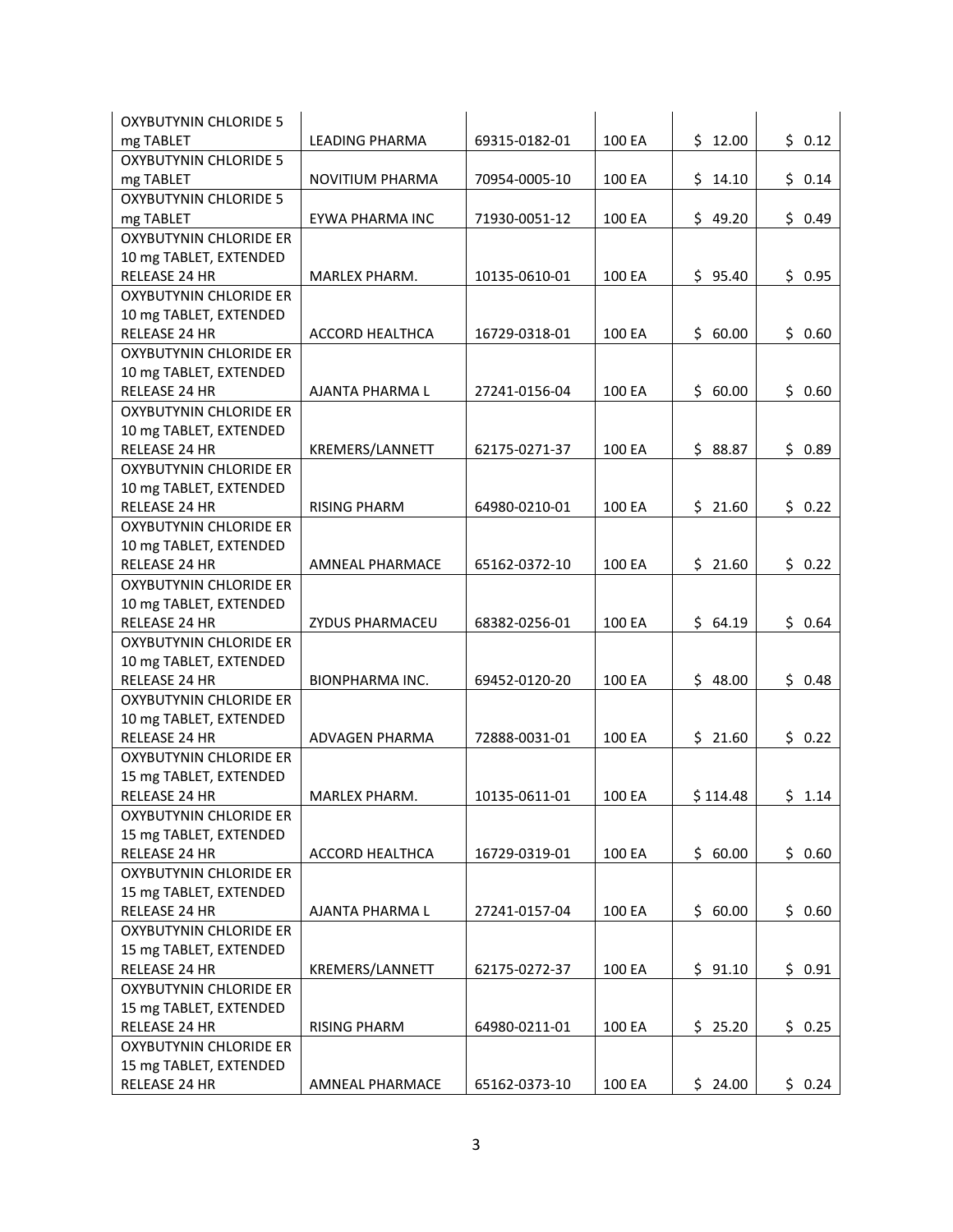| OXYBUTYNIN CHLORIDE ER        |                        |               |        |          |         |
|-------------------------------|------------------------|---------------|--------|----------|---------|
| 15 mg TABLET, EXTENDED        |                        |               |        |          |         |
| RELEASE 24 HR                 | <b>ZYDUS PHARMACEU</b> | 68382-0257-01 | 100 EA | \$65.80  | \$0.66  |
| <b>OXYBUTYNIN CHLORIDE ER</b> |                        |               |        |          |         |
| 15 mg TABLET, EXTENDED        |                        |               |        |          |         |
| RELEASE 24 HR                 | BIONPHARMA INC.        | 69452-0121-20 | 100 EA | \$48.00  | \$0.48  |
| <b>OXYBUTYNIN CHLORIDE ER</b> |                        |               |        |          |         |
| 15 mg TABLET, EXTENDED        |                        |               |        |          |         |
| <b>RELEASE 24 HR</b>          | ADVAGEN PHARMA         | 72888-0032-01 | 100 EA | \$22.80  | \$0.23  |
| <b>OXYBUTYNIN CHLORIDE ER</b> |                        |               |        |          |         |
| 5 mg TABLET, EXTENDED         |                        |               |        |          |         |
| RELEASE 24 HR                 | MARLEX PHARM.          | 10135-0609-01 | 100 EA | \$89.04  | \$0.89  |
| <b>OXYBUTYNIN CHLORIDE ER</b> |                        |               |        |          |         |
| 5 mg TABLET, EXTENDED         |                        |               |        |          |         |
| RELEASE 24 HR                 | ACCORD HEALTHCA        | 16729-0317-01 | 100 EA | \$60.00  | \$0.60  |
| OXYBUTYNIN CHLORIDE ER        |                        |               |        |          |         |
| 5 mg TABLET, EXTENDED         |                        |               |        |          |         |
| RELEASE 24 HR                 | AJANTA PHARMA L        | 27241-0155-04 | 100 EA | \$60.00  | \$0.60  |
| <b>OXYBUTYNIN CHLORIDE ER</b> |                        |               |        |          |         |
| 5 mg TABLET, EXTENDED         |                        |               |        |          |         |
| RELEASE 24 HR                 | KREMERS/LANNETT        | 62175-0270-37 | 100 EA | \$88.79  | \$0.89  |
| <b>OXYBUTYNIN CHLORIDE ER</b> |                        |               |        |          |         |
| 5 mg TABLET, EXTENDED         |                        |               |        |          |         |
| RELEASE 24 HR                 | <b>RISING PHARM</b>    | 64980-0209-01 | 100 EA | \$18.00  | \$0.18  |
| OXYBUTYNIN CHLORIDE ER        |                        |               |        |          |         |
| 5 mg TABLET, EXTENDED         |                        |               |        |          |         |
| RELEASE 24 HR                 | AMNEAL PHARMACE        | 65162-0371-10 | 100 EA | \$19.20  | \$0.19  |
| OXYBUTYNIN CHLORIDE ER        |                        |               |        |          |         |
| 5 mg TABLET, EXTENDED         |                        |               |        |          |         |
| RELEASE 24 HR                 | ZYDUS PHARMACEU        | 68382-0255-01 | 100 EA | \$64.13  | \$0.64  |
| OXYBUTYNIN CHLORIDE ER        |                        |               |        |          |         |
| 5 mg TABLET, EXTENDED         |                        |               |        |          |         |
| <b>RELEASE 24 HR</b>          | <b>BIONPHARMA INC.</b> | 69452-0119-20 | 100 EA | \$48.00  | \$0.48  |
| OXYBUTYNIN CHLORIDE ER        |                        |               |        |          |         |
| 5 mg TABLET, EXTENDED         |                        |               |        |          |         |
| RELEASE 24 HR                 | ADVAGEN PHARMA         | 72888-0030-01 | 100 EA | \$20.40  | \$0.20  |
| SOLIFENACIN SUCCINATE         |                        |               |        |          |         |
| 10 mg TABLET                  | <b>TEVA USA</b>        | 00093-5264-56 | 30 EA  | \$19.68  | \$0.66  |
| SOLIFENACIN SUCCINATE         |                        |               |        |          |         |
| 10 mg TABLET                  | UNICHEM PHARMAC        | 29300-0329-13 | 30 EA  | \$12.00  | \$0.40  |
| SOLIFENACIN SUCCINATE         |                        |               |        |          |         |
| 10 mg TABLET                  | AUSTARPHARMA LL        | 35561-0286-10 | 30 EA  | \$370.55 | \$12.35 |
| SOLIFENACIN SUCCINATE         |                        |               |        |          |         |
| 10 mg TABLET                  | <b>SCIEGEN PHARMAC</b> | 50228-0428-30 | 30 EA  | \$11.99  | \$0.40  |
| SOLIFENACIN SUCCINATE         |                        |               |        |          |         |
| 10 mg TABLET                  | <b>APOTEX CORP</b>     | 60505-4703-03 | 30 EA  | \$24.98  | \$0.83  |
| SOLIFENACIN SUCCINATE         |                        |               |        |          |         |
| 10 mg TABLET                  | ALEMBIC PHARMAC        | 62332-0193-30 | 30 EA  | \$12.00  | \$0.40  |
| SOLIFENACIN SUCCINATE         |                        |               |        |          |         |
| 10 mg TABLET                  | ASCEND LABORATO        | 67877-0528-30 | 30 EA  | \$18.00  | \$0.60  |
| SOLIFENACIN SUCCINATE         |                        |               |        |          |         |
| 10 mg TABLET                  | <b>GLENMARK PHARMA</b> | 68462-0387-30 | 30 EA  | \$12.00  | \$0.40  |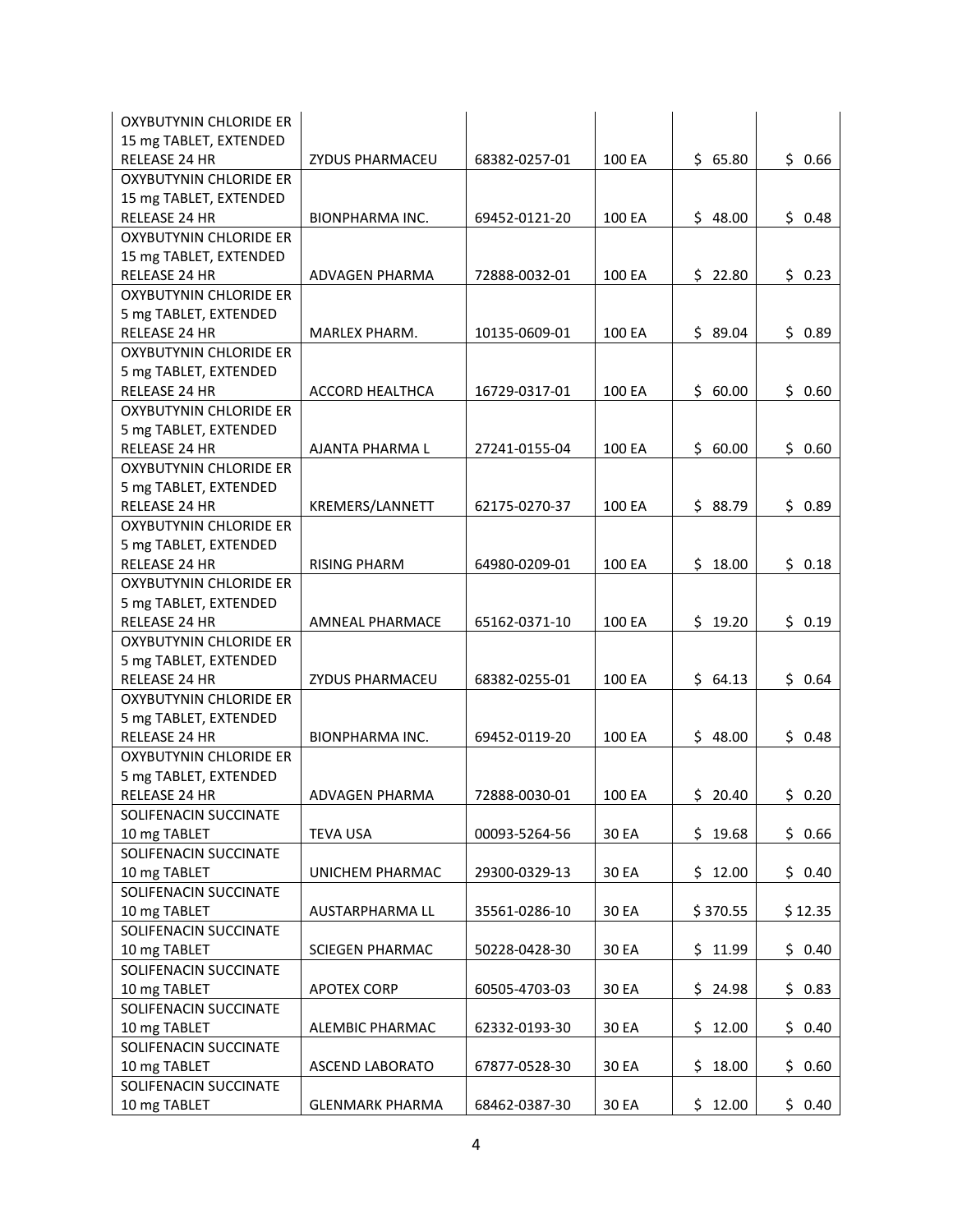| SOLIFENACIN SUCCINATE         |                        |               |       |          |         |
|-------------------------------|------------------------|---------------|-------|----------|---------|
| 10 mg TABLET                  | <b>WESTMINSTER PHA</b> | 69367-0240-03 | 30 EA | \$14.03  | \$0.47  |
| SOLIFENACIN SUCCINATE         |                        |               |       |          |         |
| 10 mg TABLET                  | <b>WESTMINSTER PHA</b> | 69367-0296-30 | 30 EA | \$14.03  | \$0.47  |
| SOLIFENACIN SUCCINATE         |                        |               |       |          |         |
| 10 mg TABLET                  | NOVADOZ PHARMAC        | 72205-0021-30 | 30 EA | \$12.00  | \$0.40  |
| SOLIFENACIN SUCCINATE         |                        |               |       |          |         |
| 10 mg TABLET                  | CELLTRION USA,         | 72606-0010-01 | 30 EA | \$17.12  | \$0.57  |
| SOLIFENACIN SUCCINATE 5       |                        |               |       |          |         |
| mg TABLET                     | <b>TEVA USA</b>        | 00093-5263-56 | 30 EA | \$19.68  | \$0.66  |
| SOLIFENACIN SUCCINATE 5       |                        |               |       |          |         |
| mg TABLET                     | UNICHEM PHARMAC        | 29300-0328-13 | 30 EA | \$12.00  | \$0.40  |
| SOLIFENACIN SUCCINATE 5       |                        |               |       |          |         |
| mg TABLET                     | AUSTARPHARMA LL        | 35561-0285-10 | 30 EA | \$370.50 | \$12.35 |
| SOLIFENACIN SUCCINATE 5       |                        |               |       |          |         |
| mg TABLET                     | <b>SCIEGEN PHARMAC</b> | 50228-0427-30 | 30 EA | \$11.99  | \$0.40  |
| SOLIFENACIN SUCCINATE 5       |                        |               |       |          |         |
| mg TABLET                     | <b>APOTEX CORP</b>     | 60505-4702-03 | 30 EA | \$24.98  | \$0.83  |
| SOLIFENACIN SUCCINATE 5       |                        |               |       |          |         |
| mg TABLET                     | ALEMBIC PHARMAC        | 62332-0192-30 | 30 EA | \$12.00  | \$0.40  |
| SOLIFENACIN SUCCINATE 5       |                        |               |       |          |         |
| mg TABLET                     | <b>ASCEND LABORATO</b> | 67877-0527-30 | 30 EA | \$14.40  | \$0.48  |
| SOLIFENACIN SUCCINATE 5       |                        |               |       |          |         |
| mg TABLET                     | <b>GLENMARK PHARMA</b> | 68462-0386-30 | 30 EA | \$12.00  | \$0.40  |
| SOLIFENACIN SUCCINATE 5       |                        |               |       |          |         |
| mg TABLET                     | <b>WESTMINSTER PHA</b> | 69367-0239-03 | 30 EA | \$12.95  | \$0.43  |
| SOLIFENACIN SUCCINATE 5       |                        |               |       |          |         |
| mg TABLET                     | <b>WESTMINSTER PHA</b> | 69367-0295-30 | 30 EA | \$12.95  | \$0.43  |
| SOLIFENACIN SUCCINATE 5       |                        |               |       |          |         |
| mg TABLET                     | NOVADOZ PHARMAC        | 72205-0020-30 | 30 EA | \$12.00  | \$0.40  |
| SOLIFENACIN SUCCINATE 5       |                        |               |       |          |         |
| mg TABLET                     | CELLTRION USA,         | 72606-0009-01 | 30 EA | \$17.12  | \$0.57  |
| TOLTERODINE TARTRATE 1        |                        |               |       |          |         |
| mg TABLET                     | <b>TEVA USA</b>        | 00093-0010-06 | 60 EA | \$190.61 | \$3.18  |
| TOLTERODINE TARTRATE 1        |                        |               |       |          |         |
| mg TABLET                     | <b>MYLAN</b>           | 00378-5445-91 | 60 EA | \$190.61 | \$3.18  |
| TOLTERODINE TARTRATE 1        |                        |               |       |          |         |
| mg TABLET                     | MARLEX PHARM.          | 10135-0706-60 | 60 EA | \$33.61  | \$0.56  |
| TOLTERODINE TARTRATE 1        |                        |               |       |          |         |
| mg TABLET                     | <b>RISING PHARM</b>    | 16571-0126-06 | 60 EA | \$59.99  | \$1.00  |
| TOLTERODINE TARTRATE 1        |                        |               |       |          |         |
| mg TABLET                     | UNICHEM PHARMAC        | 29300-0239-16 | 60 EA | \$60.00  | \$1.00  |
| <b>TOLTERODINE TARTRATE 1</b> |                        |               |       |          |         |
| mg TABLET                     | <b>CAMBER PHARMACE</b> | 31722-0805-60 | 60 EA | \$24.00  | \$0.40  |
| <b>TOLTERODINE TARTRATE 1</b> |                        |               |       |          |         |
| mg TABLET                     | MACLEODS PHARMA        | 33342-0097-09 | 60 EA | \$29.23  | \$0.49  |
| TOLTERODINE TARTRATE 1        |                        |               |       |          |         |
| mg TABLET                     | <b>GREENSTONE LLC.</b> | 59762-0170-06 | 60 EA | \$107.22 | \$1.79  |
| <b>TOLTERODINE TARTRATE 1</b> |                        |               |       |          |         |
| mg TABLET                     | ATHEM, LLC             | 73152-0026-60 | 60 EA | \$60.00  | \$1.00  |
| <b>TOLTERODINE TARTRATE 2</b> |                        |               |       |          |         |
| mg TABLET                     | <b>TEVA USA</b>        | 00093-0018-06 | 60 EA | \$195.64 | \$3.26  |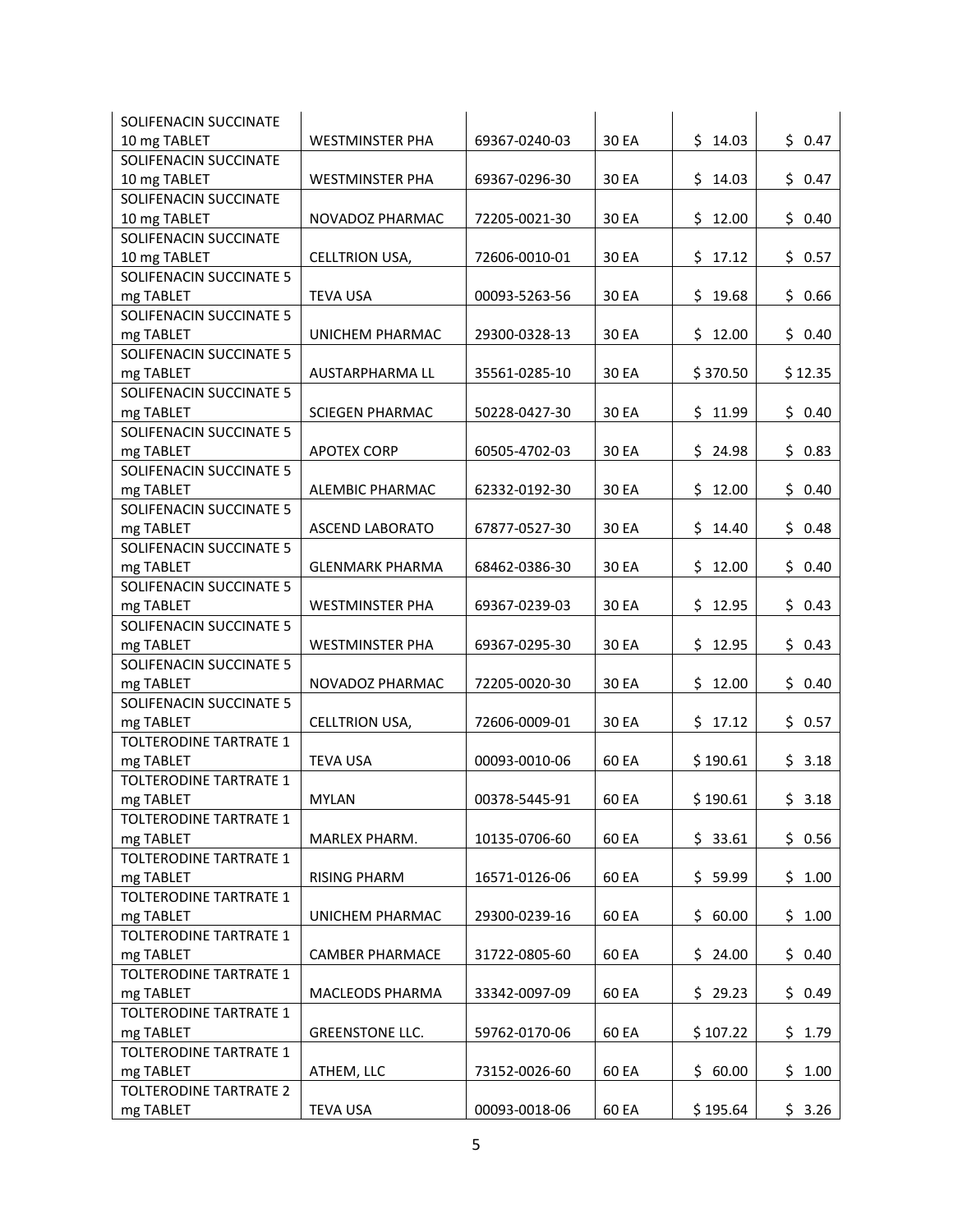| <b>TOLTERODINE TARTRATE 2</b> |                        |               |       |          |        |
|-------------------------------|------------------------|---------------|-------|----------|--------|
| mg TABLET                     | <b>MYLAN</b>           | 00378-5446-91 | 60 EA | \$195.64 | \$3.26 |
| <b>TOLTERODINE TARTRATE 2</b> |                        |               |       |          |        |
| mg TABLET                     | MARLEX PHARM.          | 10135-0707-60 | 60 EA | \$39.61  | \$0.66 |
| <b>TOLTERODINE TARTRATE 2</b> |                        |               |       |          |        |
| mg TABLET                     | <b>RISING PHARM</b>    | 16571-0127-06 | 60 EA | \$59.99  | \$1.00 |
| <b>TOLTERODINE TARTRATE 2</b> |                        |               |       |          |        |
| mg TABLET                     | UNICHEM PHARMAC        | 29300-0240-16 | 60 EA | \$60.00  | \$1.00 |
| <b>TOLTERODINE TARTRATE 2</b> |                        |               |       |          |        |
| mg TABLET                     | <b>CAMBER PHARMACE</b> | 31722-0806-60 | 60 EA | \$24.00  | \$0.40 |
| <b>TOLTERODINE TARTRATE 2</b> |                        |               |       |          |        |
| mg TABLET                     | <b>MACLEODS PHARMA</b> | 33342-0098-09 | 60 EA | \$30.00  | \$0.50 |
| <b>TOLTERODINE TARTRATE 2</b> |                        |               |       |          |        |
| mg TABLET                     | <b>GREENSTONE LLC.</b> | 59762-0800-02 | 60 EA | \$110.04 | \$1.83 |
| <b>TOLTERODINE TARTRATE 2</b> |                        |               |       |          |        |
| mg TABLET                     | ATHEM, LLC             | 73152-0027-60 | 60 EA | \$60.00  | \$1.00 |
| <b>TOLTERODINE TARTRATE</b>   |                        |               |       |          |        |
| ER 2 mg CAPSULE, EXT          |                        |               |       |          |        |
| RELEASE 24 HR                 | <b>TEVA USA</b>        | 00093-7163-56 | 30 EA | \$231.43 | \$7.71 |
| <b>TOLTERODINE TARTRATE</b>   |                        |               |       |          |        |
| ER 2 mg CAPSULE, EXT          |                        |               |       |          |        |
| RELEASE 24 HR                 | <b>MYLAN</b>           | 00378-3402-93 | 30 EA | \$231.17 | \$7.71 |
| <b>TOLTERODINE TARTRATE</b>   |                        |               |       |          |        |
| ER 2 mg CAPSULE, EXT          |                        |               |       |          |        |
| RELEASE 24 HR                 | <b>TORRENT PHARMAC</b> | 13668-0189-30 | 30 EA | \$161.82 | \$5.39 |
| TOLTERODINE TARTRATE          |                        |               |       |          |        |
| ER 2 mg CAPSULE, EXT          |                        |               |       |          |        |
| RELEASE 24 HR                 | AJANTA PHARMA L        | 27241-0191-30 | 30 EA | \$72.00  | \$2.40 |
| <b>TOLTERODINE TARTRATE</b>   |                        |               |       |          |        |
| ER 2 mg CAPSULE, EXT          |                        |               |       |          |        |
| <b>RELEASE 24 HR</b>          | <b>CAMBER PHARMACE</b> | 31722-0607-30 | 30 EA | \$120.00 | \$4.00 |
| <b>TOLTERODINE TARTRATE</b>   |                        |               |       |          |        |
| ER 2 mg CAPSULE, EXT          |                        |               |       |          |        |
| RELEASE 24 HR                 | <b>ANI PHARMACEUTI</b> | 43975-0322-03 | 30 EA | \$24.00  | \$0.80 |
| <b>TOLTERODINE TARTRATE</b>   |                        |               |       |          |        |
| ER 2 mg CAPSULE, EXT          |                        |               |       |          |        |
| RELEASE 24 HR                 | <b>GREENSTONE LLC.</b> | 59762-0047-01 | 30 EA | \$91.03  | \$3.03 |
| TOLTERODINE TARTRATE          |                        |               |       |          |        |
| ER 2 mg CAPSULE, EXT          |                        |               |       |          |        |
| RELEASE 24 HR                 | <b>SLATE RUN PHARM</b> | 70436-0160-04 | 30 EA | \$61.61  | \$2.05 |
| <b>TOLTERODINE TARTRATE</b>   |                        |               |       |          |        |
| ER 4 mg CAPSULE, EXT          |                        |               |       |          |        |
| RELEASE 24 HR                 | <b>TEVA USA</b>        | 00093-7164-56 | 30 EA | \$231.43 | \$7.71 |
| TOLTERODINE TARTRATE          |                        |               |       |          |        |
| ER 4 mg CAPSULE, EXT          |                        |               |       |          |        |
| RELEASE 24 HR                 | <b>MYLAN</b>           | 00378-3404-93 | 30 EA | \$231.17 | \$7.71 |
| TOLTERODINE TARTRATE          |                        |               |       |          |        |
| ER 4 mg CAPSULE, EXT          |                        |               |       |          |        |
| RELEASE 24 HR                 | <b>TORRENT PHARMAC</b> | 13668-0190-30 | 30 EA | \$161.82 | \$5.39 |
| TOLTERODINE TARTRATE          |                        |               |       |          |        |
| ER 4 mg CAPSULE, EXT          |                        |               |       |          |        |
| RELEASE 24 HR                 | AJANTA PHARMA L        | 27241-0192-30 | 30 EA | \$72.00  | \$2.40 |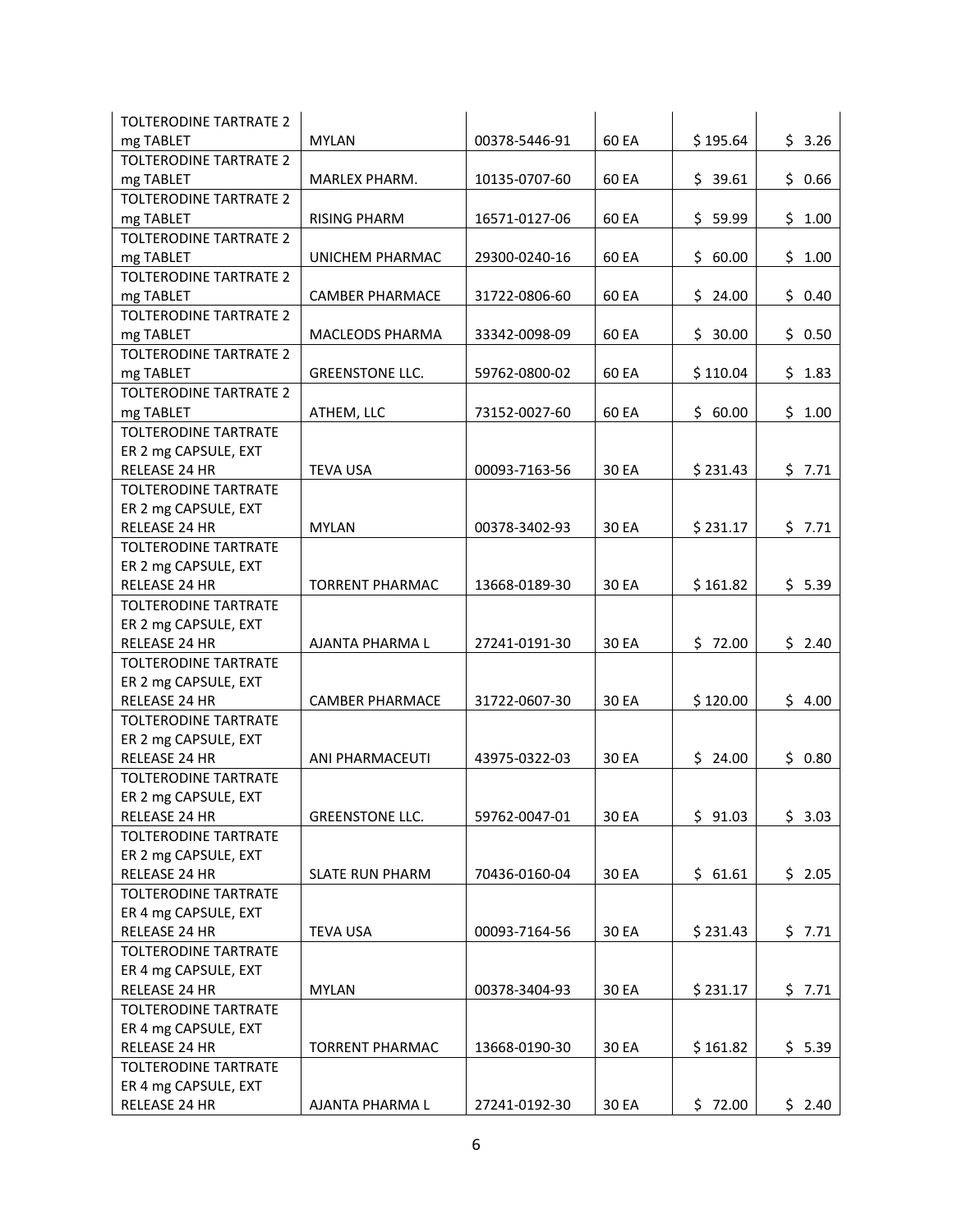| <b>TOLTERODINE TARTRATE</b>   |                        |               |       |          |         |
|-------------------------------|------------------------|---------------|-------|----------|---------|
| ER 4 mg CAPSULE, EXT          |                        |               |       |          |         |
| RELEASE 24 HR                 | <b>CAMBER PHARMACE</b> | 31722-0608-30 | 30 EA | \$120.00 | \$4.00  |
| <b>TOLTERODINE TARTRATE</b>   |                        |               |       |          |         |
| ER 4 mg CAPSULE, EXT          |                        |               |       |          |         |
| RELEASE 24 HR                 | ANI PHARMACEUTI        | 43975-0323-03 | 30 EA | \$24.00  | \$0.80  |
| <b>TOLTERODINE TARTRATE</b>   |                        |               |       |          |         |
| ER 4 mg CAPSULE, EXT          |                        |               |       |          |         |
| RELEASE 24 HR                 | <b>GREENSTONE LLC.</b> | 59762-0048-01 | 30 EA | \$91.03  | \$3.03  |
| TOLTERODINE TARTRATE          |                        |               |       |          |         |
| ER 4 mg CAPSULE, EXT          |                        |               |       |          |         |
| RELEASE 24 HR                 | <b>SLATE RUN PHARM</b> | 70436-0161-04 | 30 EA | \$61.61  | \$2.05  |
| TOVIAZ 4 mg TABLET,           |                        |               |       |          |         |
| <b>EXTENDED RELEASE 24 HR</b> | PFIZER US PHARM        | 00069-0242-30 | 30 EA | \$451.86 | \$15.06 |
| TOVIAZ 8 mg TABLET,           |                        |               |       |          |         |
| <b>EXTENDED RELEASE 24 HR</b> | PFIZER US PHARM        | 00069-0244-30 | 30 EA | \$451.86 | \$15.06 |
| <b>TROSPIUM CHLORIDE 20</b>   |                        |               |       |          |         |
| mg TABLET                     | PERRIGO/PADAGIS        | 00574-0145-60 | 60 EA | \$57.13  | \$0.95  |
| <b>TROSPIUM CHLORIDE 20</b>   |                        |               |       |          |         |
| mg TABLET                     | <b>MAJOR PHARMACEU</b> | 00904-7059-52 | 60 EA | \$29.83  | \$0.50  |
| TROSPIUM CHLORIDE 20          |                        |               |       |          |         |
| mg TABLET                     | AVET PHARMACEUT        | 23155-0530-06 | 60 EA | \$31.20  | \$0.52  |
| <b>TROSPIUM CHLORIDE 20</b>   |                        |               |       |          |         |
| mg TABLET                     | <b>APOTEX CORP</b>     | 60505-3454-06 | 60 EA | \$57.13  | \$0.95  |
| <b>TROSPIUM CHLORIDE 20</b>   |                        |               |       |          |         |
| mg TABLET                     | <b>GLENMARK PHARMA</b> | 68462-0461-60 | 60 EA | \$57.13  | \$0.95  |
| TROSPIUM CHLORIDE 20          |                        |               |       |          |         |
| mg TABLET                     | CIPLA USA, INC.        | 69097-0912-03 | 60 EA | \$57.13  | \$0.95  |
| TROSPIUM CHLORIDE 20          |                        |               |       |          |         |
| mg TABLET                     | <b>EXELAN PHARMACE</b> | 76282-0336-60 | 60 EA | \$24.91  | \$0.42  |
| <b>TROSPIUM CHLORIDE ER</b>   |                        |               |       |          |         |
| 60 mg CAPSULE, EXT            |                        |               |       |          |         |
| RELEASE 24 HR                 | PERRIGO/PADAGIS        | 00574-0118-30 | 30 EA | \$194.02 | \$6.47  |
| <b>TROSPIUM CHLORIDE ER</b>   |                        |               |       |          |         |
| 60 mg CAPSULE, EXT            |                        |               |       |          |         |
| <b>RELEASE 24 HR</b>          | ACTAVIS/TEVA           | 00591-3636-30 | 30 EA | \$194.02 | \$6.47  |
| <b>TROSPIUM CHLORIDE ER</b>   |                        |               |       |          |         |
| 60 mg CAPSULE, EXT            |                        |               |       |          |         |
| RELEASE 24 HR                 | <b>BUREL PHARMACEU</b> | 35573-0446-30 | 30 EA | \$155.02 | \$5.17  |
| <b>TROSPIUM CHLORIDE ER</b>   |                        |               |       |          |         |
| 60 mg CAPSULE, EXT            |                        |               |       |          |         |
| RELEASE 24 HR                 | <b>BLUEPOINT LABOR</b> | 68001-0427-04 | 30 EA | \$194.02 | \$6.47  |
| <b>TROSPIUM CHLORIDE ER</b>   |                        |               |       |          |         |
| 60 mg CAPSULE, EXT            |                        |               |       |          |         |
| RELEASE 24 HR                 | <b>GRANULES PHARMA</b> | 70010-0027-03 | 30 EA | \$155.02 | \$5.17  |
| <b>TROSPIUM CHLORIDE ER</b>   |                        |               |       |          |         |
| 60 mg CAPSULE, EXT            |                        |               |       |          |         |
| RELEASE 24 HR                 | <b>SLATE RUN PHARM</b> | 70436-0174-04 | 30 EA | \$155.02 | \$5.17  |